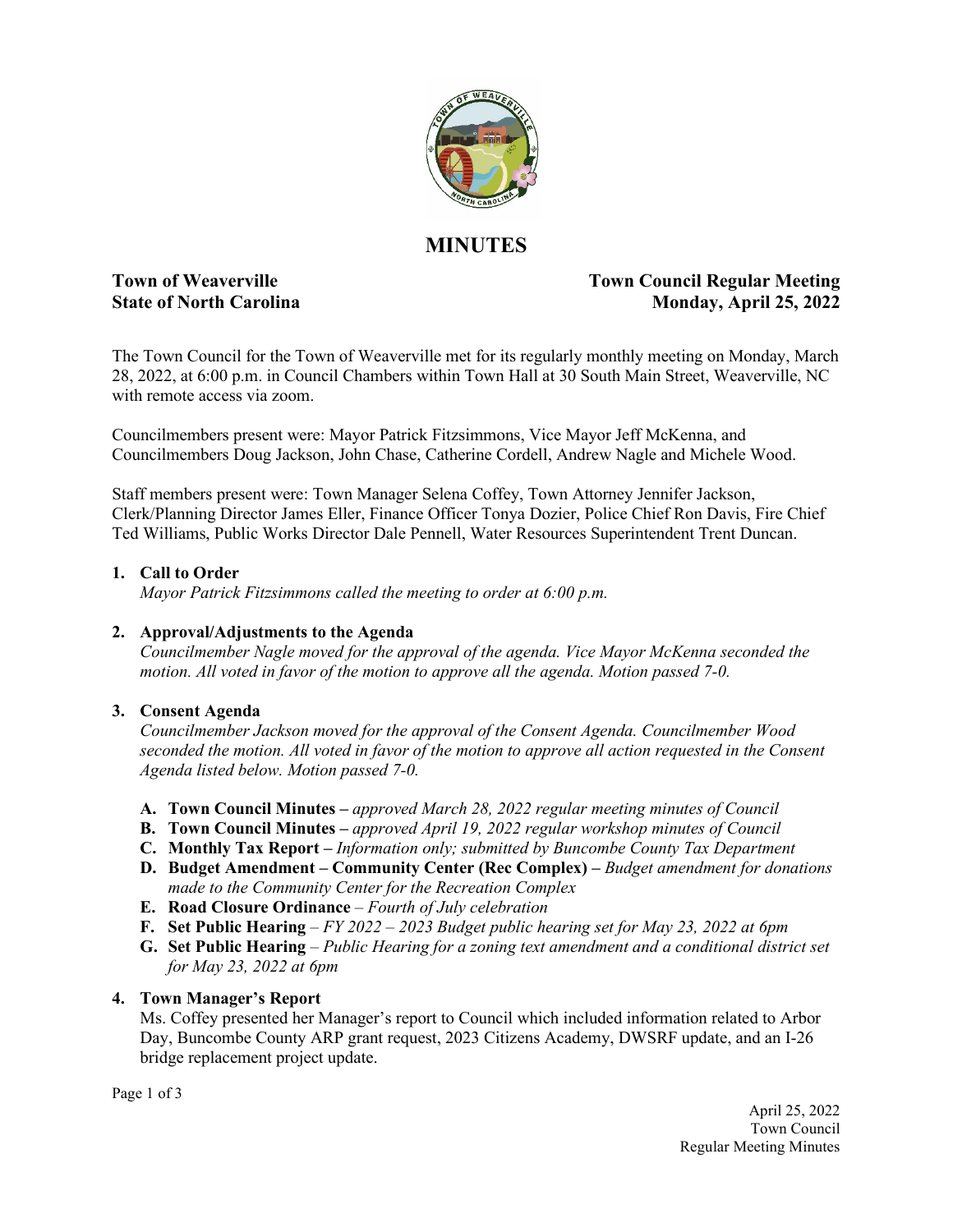#### **5. General Public Comment**

General public comments may be submitted either during the meeting or in writing in advance of the meeting. Normal rules of decorum apply to all comments. The general public comments section of the meeting will be limited to 20 minutes and priority will be given to those commenters in attendance. Individuals presenting comments during the meeting are generally limited to 3 minutes. Written comments that are timely received will be provided to Town Council, included as part of the minutes of the meeting, and read into the record during the 20-minute general public comment period as time allows. Written comments are limited to no more than 450 words and can be submitted as follows: (1) by emailing to public-comment@weavervillenc.org at least 6 hours prior to the meeting, (2) by putting your written comment in a drop box at Town Hall (located at front entrance and back parking lot) at least 6 hours prior to the meeting, (3) by mailing your written comment (must be received not later than Monday's mail delivery) to: Town of Weaverville, PO Box 338, Weaverville, NC, 28787, Attn: Public Comments. For more information please call (828)645-7116.

Mayor Fitzsimmons read a statement regarding general public comment during Town Council meetings. Mr. Eller also noted that no comments had been received via email, or written comment through the drop boxes or mail.

Jim Proffitt of 16 Saint Browns Place spoke to Council regarding his opposition to the possibility of turning a portion of Lakeshore Drive into a one-way street.

Thomas Veasey of 69 Lakeshore Drive spoke to Council regarding his opposition to the possibility of turning a portion of Lakeshore Drive into a one-way street.

Conley Hyer, Sharron Proffitt, Edith Brown and Glee Basmer ceded their time to speak to Mr. Proffitt and Mr. Veasey.

Michael Matthews spoke to Council regarding his opposition to the expansion of the water treatment plant.

Lou Accornero spoke to Council regarding downtown parking issues.

Mr. Eller noted that no member of the public attending remotely via zoom had identified themselves as wishing to make a public comment.

*Mayor Fitzsimmons closed the public comment period.* 

#### **6. Discussion and Action Items**

#### **A. FY 2022-2023 Budget Presentation**

Pursuant to NCGS 159-11 and the North Carolina Budget and Fiscal Control Act, Ms. Coffey presented Town Council with the proposed balanced budget for fiscal year 2022-2023 along with the required budget message. Along with an overview of the proposed budget it was noted that the public hearing on the budget was set for May, 23 at 6pm earlier in the consent agenda. Ms. Coffey also noted that the proposed budget had been filed with the Town Clerk and posted to the Town's website for public inspection. The budget does not propose an increase in the property tax rate.

#### **B. Conditional District for Duke Energy Substation – Set Public Hearing**

Mr. Eller presented information related to the proposed conditional district for a Duke Energy substation on a 33.75 acre tract in the vicinity of Aiken Road and Hickory Lane. It was noted that

Page 2 of 3

April 25, 2022 Town Council Regular Meeting Minutes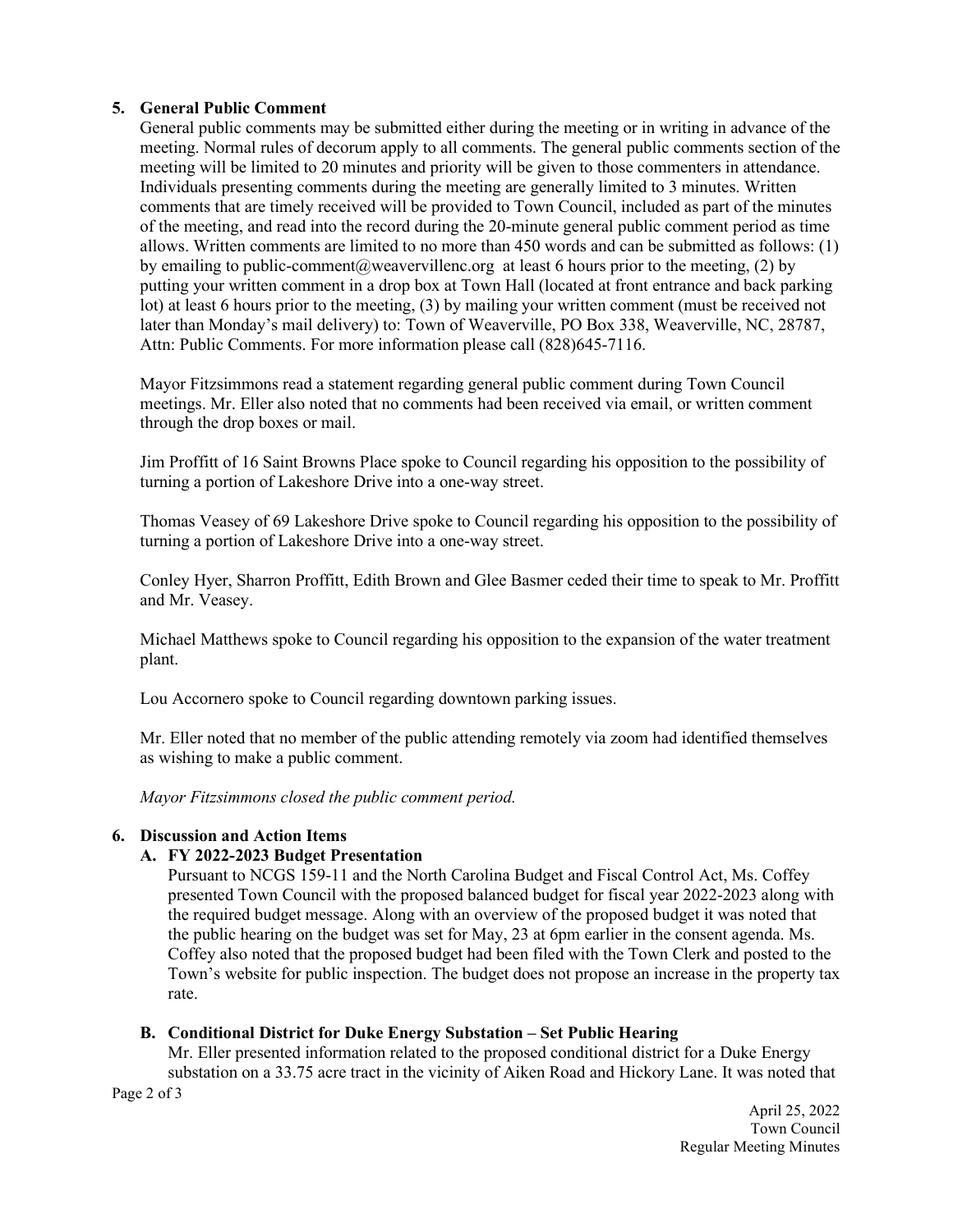the proposed conditional district had been reviewed by the Planning Board and that a unanimous favorable recommendation would be presented to Town Council at their May 23 meeting. Councilmember Nagle noted that he owns property that adjoins the property that is proposed for this substation.

*Mayor Fitzsimmons motioned to set the public hearing for May 23. Councilmember Cordell seconded the motion. All voted in favor of the motion. Motion passed 7-0.* 

### **C. Update on Regional Water Discussion**

Mayor Fitzsimmons briefly updated Council regarding meetings that have been held with regional authorities related to the Town's water system and noted that he expected to give a more complete update at Town Council's next meeting.

### **D. Waterline Extension Request – Pleasant Grove Townhomes**

Mr. Pennell presented Town Council with information related to a water allocation request for a project consisting of 54 residential units. This information included an application for a water commitment, a proposed water plan and a draft commitment letter.

*No motion was made related to the waterline extension request and, therefore no action was taken.*

Warren Sugg spoke to Town Council regarding the waterline extension request and requested that the item be placed on the May 23 regular meeting agenda for action.

### **E. Lake Louise Area Traffic Pattern Discussion**

At a previous meeting of Town Council a suggestion was made to consider changing to a oneway traffic configuration around Lake Louise. Staff met regarding the issue and an internal traffic study was conducted. Staff reported that a one-way traffic configuration would present several challenges to the immediate vicinity and surrounding neighborhoods.

Councilmember Cordell noted that more information was needed related to the issue and this position became the consensus of Council. The Town Manager was asked to see if Traffic Planning Design could conduct a study and report back on the matter.

## **F. Quarterly Report – Finance**

Ms. Dozier presented Town Council with the quarterly report for the Finance Department.

#### **G. Quarterly Report – Planning**

Mr. Eller presented Town Council with the quarterly report for the Planning Department.

#### **7. Adjournment.**

*Councilmember Chase motioned to adjourn the meeting. Vice Mayor seconded the motion. Motion passed 7-0. Meeting adjourned at approximately 7:30.* 

 $\frac{1}{2}$ 

**James Eller, Town Clerk**

Page 3 of 3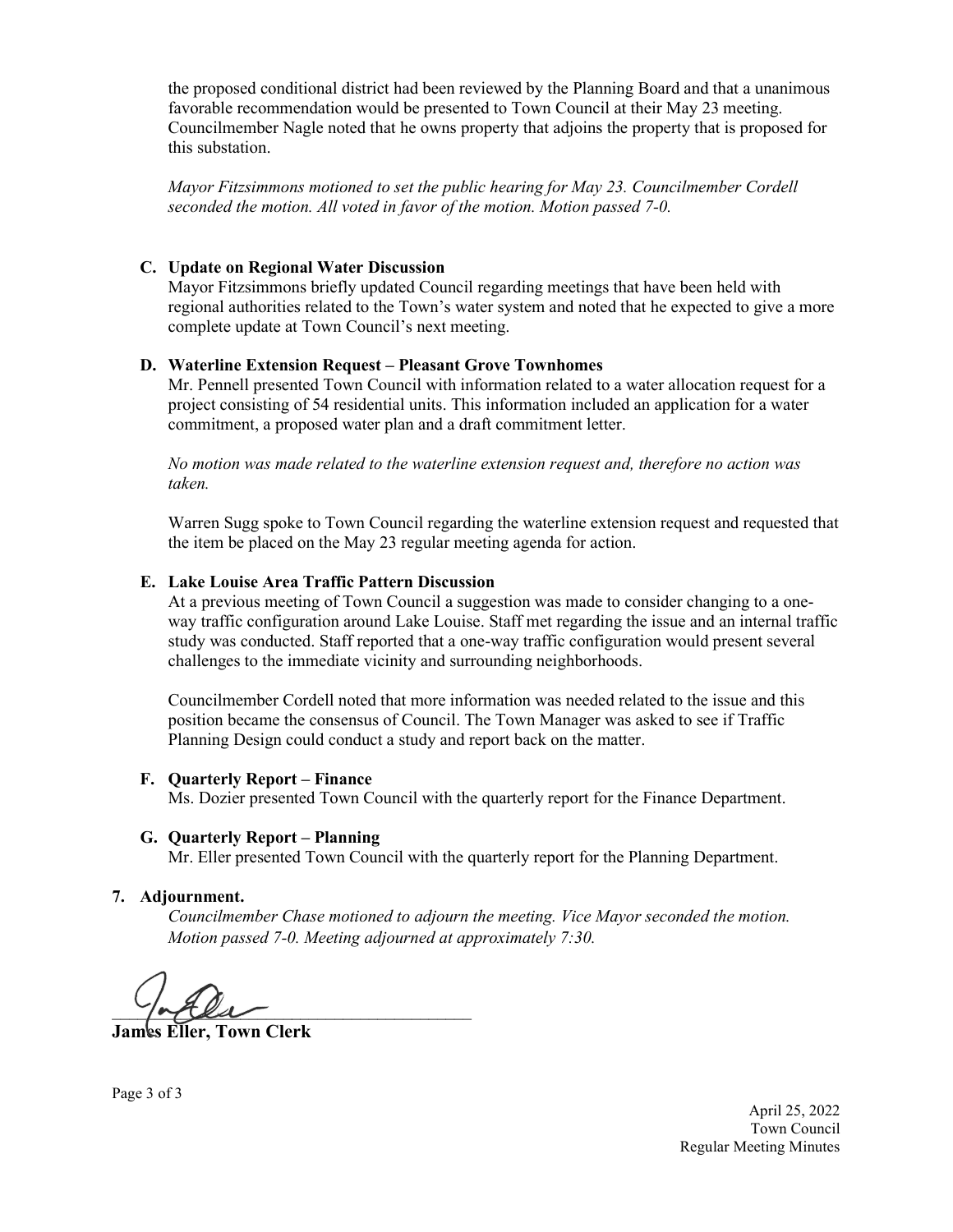# Town of Weaverville

# **AN ORDINANCE DECLARING A ROAD CLOSURE FOR THE Weaverville July 4th Celebration**

**WHEREAS,** the Town Council of Weaverville acknowledges a long tradition of hosting a July 4th celebration, that benefits the Weaverville and the North Buncombe community; and

**WHEREAS,** the Town Council of Weaverville acknowledges the July 4 downtown celebration will require approximately two (2) hours to install signage, and also will require approximately one (1) hour for removing signage, litter, etc.

**WHEREAS,** The Town Council of Weaverville recognizes that the detour route will be appropriately marked with signage and personnel at various locations to ensure the motoring public travels safely and without unnecessary delay.

**NO THEREFORE BE IT ORDAINED** by the Town Council of Weaverville pursuant to the authority granted by G. S. 20-169, that we do hereby declare a temporary road closure on the day and times set forth below and the following described portion of a State Highway System route:

Weaverville Downtown July 4th Celebration

| Date:         | July 4, 2022                                                                                                                             |
|---------------|------------------------------------------------------------------------------------------------------------------------------------------|
| Time:         | $12:00 \text{pm}$ until $11:30 \text{pm}$                                                                                                |
| Road Closure: | The portion of Main Street between Church Street and Brown<br>Street will be closed and all traffic safely detoured around this<br>area. |

This ordinance to become effective when signs are erected giving notice of the road closures and detour routes, the implementation of adequate traffic control.

*Adopted this 25th day of April, 2022*

I Felicion

Patrick Fitzsimmons, Mavor

Attest:  $\frac{1}{2}$ 

James Eller, Town Clerk